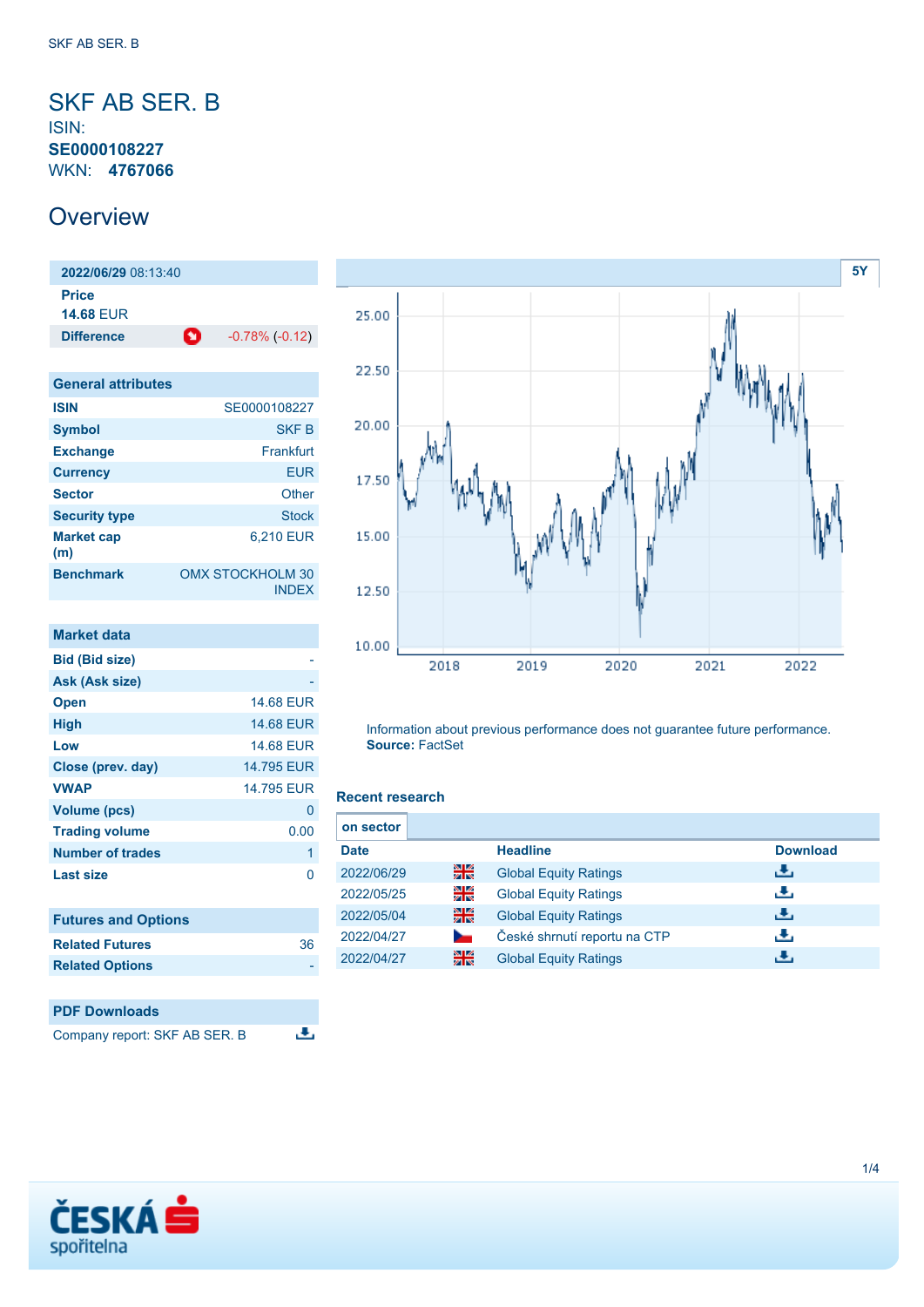# **Details**

**2022/06/29** 08:13:40 **Price 14.68** EUR

**Difference a** -0.78% (-0.12)

| <b>General attributes</b> |                                         |
|---------------------------|-----------------------------------------|
| <b>ISIN</b>               | SE0000108227                            |
| <b>Symbol</b>             | <b>SKF B</b>                            |
| <b>Exchange</b>           | Frankfurt                               |
| <b>Currency</b>           | EUR                                     |
| <b>Sector</b>             | Other                                   |
| <b>Security type</b>      | <b>Stock</b>                            |
| <b>Market cap</b><br>(m)  | 6,210 EUR                               |
| <b>Benchmark</b>          | <b>OMX STOCKHOLM 30</b><br><b>INDEX</b> |

| <b>Market data</b>    |                  |
|-----------------------|------------------|
| <b>Bid (Bid size)</b> |                  |
| Ask (Ask size)        |                  |
| <b>Open</b>           | <b>14.68 EUR</b> |
| <b>High</b>           | <b>14.68 EUR</b> |
| Low                   | <b>14.68 EUR</b> |
| Close (prev. day)     | 14.795 EUR       |
| <b>VWAP</b>           | 14.795 FUR       |
| <b>Volume (pcs)</b>   | 0                |
| <b>Trading volume</b> | 0.00             |
| Number of trades      | 1                |
| Last size             |                  |

| <b>Performance and Risk</b> |                |           |           |  |
|-----------------------------|----------------|-----------|-----------|--|
|                             | 6 <sub>m</sub> | 1Y        | <b>3Y</b> |  |
| <b>Perf (%)</b>             | $-29.49%$      | $-32.04%$ | $-8.73%$  |  |
| Perf (abs.)                 | $-6.14$        | $-6.92$   | $-1.41$   |  |
| <b>Beta</b>                 | 1.15           | 1.13      | 1.19      |  |
| <b>Volatility</b>           | 44.56          | 37.25     | 37.80     |  |



Information about previous performance does not guarantee future performance. **Source:** FactSet

| <b>Price data</b>                                         |                        |
|-----------------------------------------------------------|------------------------|
| $\emptyset$ price 5 days $\emptyset$ volume 5 days (pcs.) | 14.58 EUR (43)         |
| Ø price 30 days   Ø volume 30 days (pcs.)                 | 15.98 EUR (36)         |
| Ø price 100 days   Ø volume 100 days (pcs.)               | 15.89 EUR (271)        |
| Ø price 250 days   Ø volume 250 days (pcs.)               | 18.97 EUR (223)        |
| <b>YTD High   date</b>                                    | 22.71 EUR (2022/01/13) |
| <b>YTD Low   date</b>                                     | 13.96 EUR (2022/04/06) |
| 52 Weeks High   date                                      | 22.77 EUR (2021/07/27) |
| 52 Weeks Low   date                                       | 13.96 EUR (2022/04/06) |

### **All listings for SKF AB SER. B**

| . .                  |                |                   |                  |                                    |                            |
|----------------------|----------------|-------------------|------------------|------------------------------------|----------------------------|
| Exchange $\bigoplus$ | <b>Date</b>    | <b>Time Price</b> |                  | <b>Trading</b><br>volume<br>(mio.) | <b>Number of</b><br>trades |
| Tradegate            | 2022/<br>06/29 |                   | 22:26 14.535 EUR | 0.01                               | $\overline{2}$             |
| <b>Stuttgart</b>     | 20221<br>06/29 |                   | 15:56 14.425 EUR | 0.00                               | 5                          |
| Nasdag Stockholm     | 20221<br>06/29 |                   | 17:29 155.65 SEK | 238.85                             | 4,857                      |
| <b>Munich</b>        | 2022/<br>06/29 |                   | 08:04 14.73 EUR  | 0.00                               | 1                          |

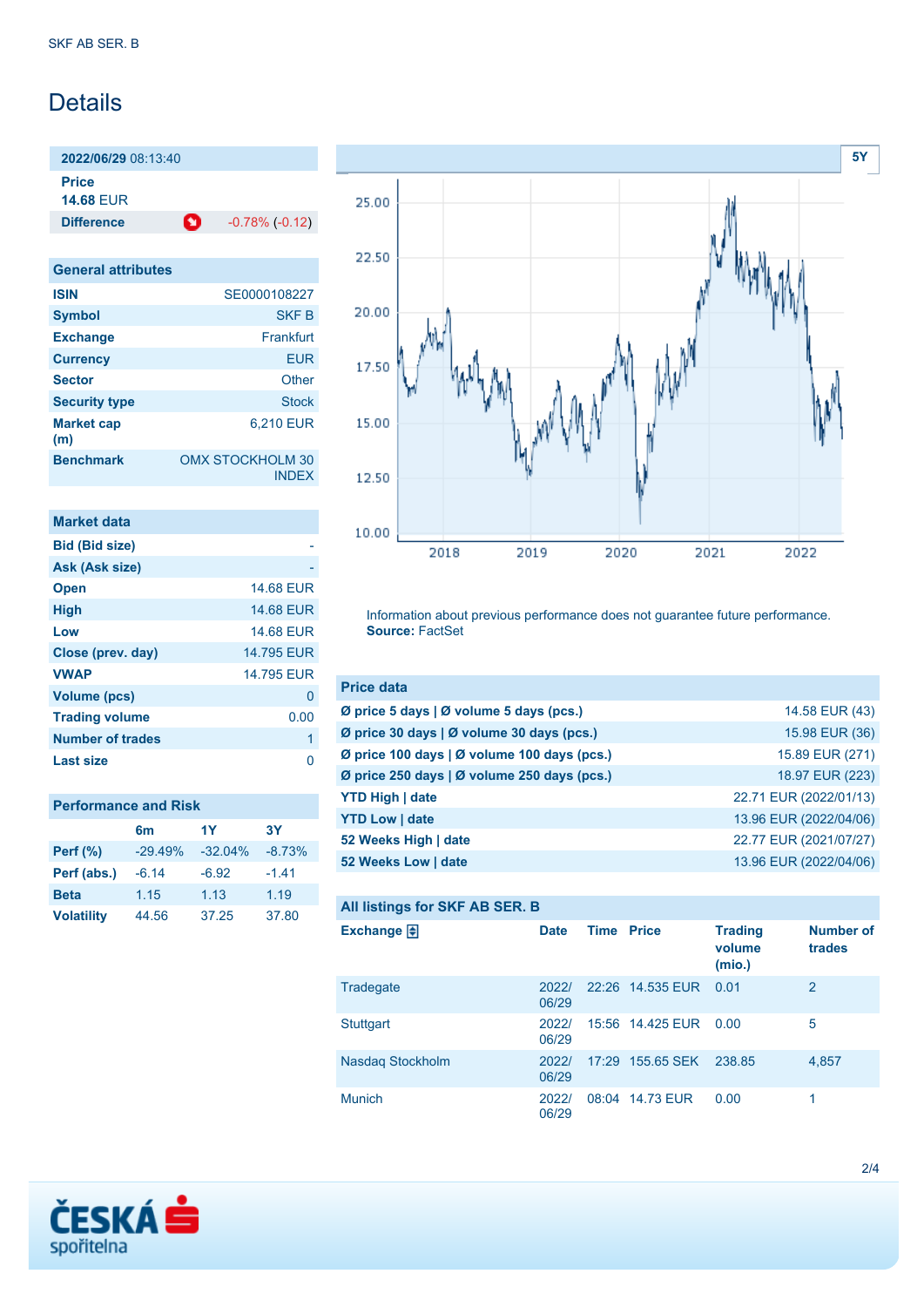| London Stock Exchange<br><b>European Trade Reporting</b> | 2022/<br>06/29 | 17:25 156.225 SEK 0.00 |      | $\overline{2}$ |
|----------------------------------------------------------|----------------|------------------------|------|----------------|
| <b>Hanover</b>                                           | 2022/<br>06/29 | 08:01 14.725 EUR       | 0.00 |                |
| Frankfurt                                                | 20221<br>06/29 | 08:13 14.68 EUR        | 0.00 |                |
| <b>FINRA other OTC Issues</b>                            | 2022/<br>06/23 | 18:09 14.70 USD        | 0.00 |                |
| <b>Duesseldorf</b>                                       | 20221<br>06/29 | 19:01 14.515 EUR       | 0.00 | 9              |
| <b>Berlin</b>                                            | 2022/<br>06/29 | 08:08 14.71 EUR        | 0.00 |                |